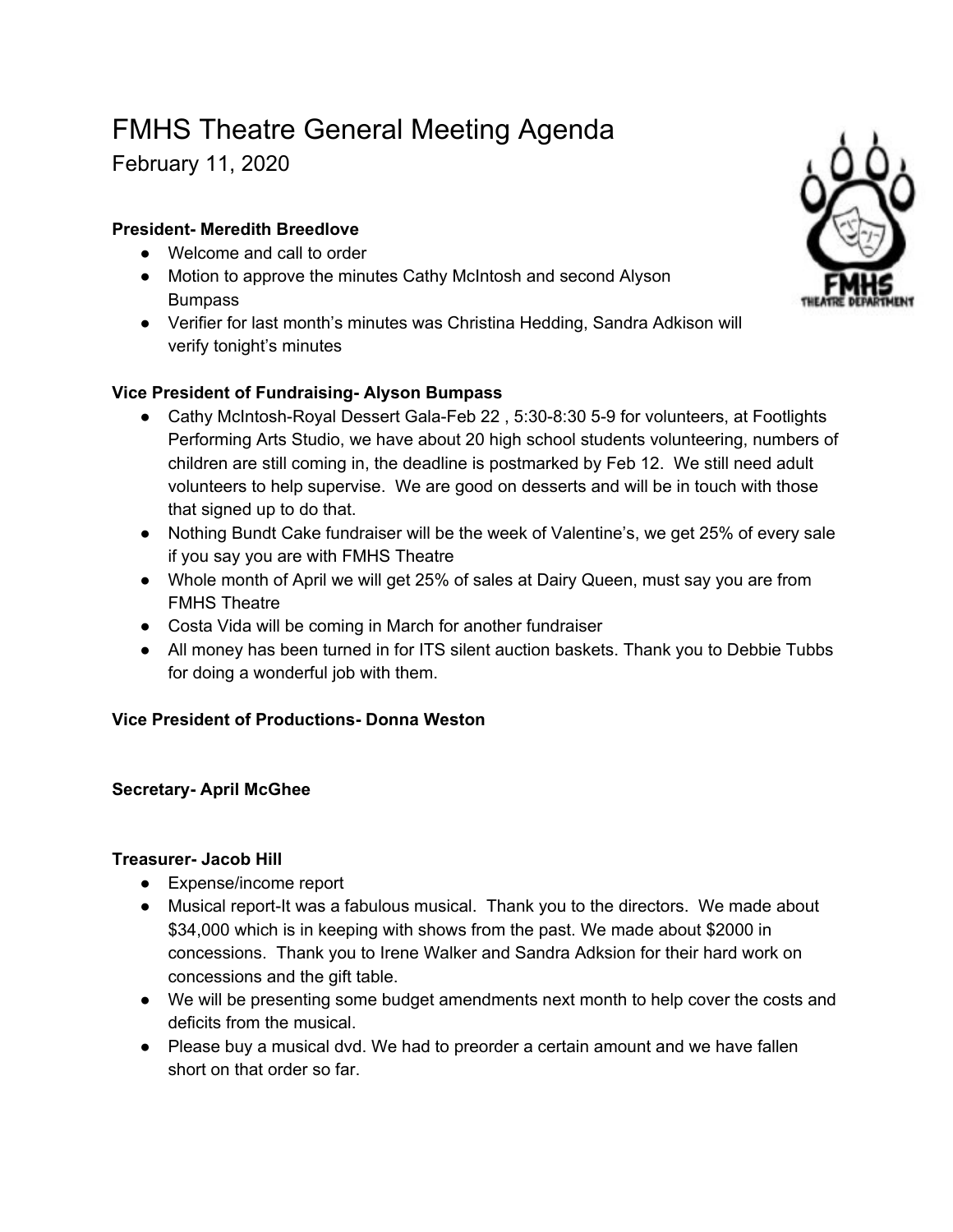- Scholarship-volunteers needed. We need 4 volunteers. Cathy McIntosh will send out more information after spring break.
- Banquet is May 15 at the Marriot Courtyard in Flower Mound. Tickets will go on sale in April

#### **Director Reports:**

**Mr. Taylor-Thanks for being here. Thank you so much for all your hard work to make the musical happen. It was a great success and well received. OAP is going strong. The show is on its feet and the kids are really working hard. The first clinic is this Saturday, kids will come around noon. The group should be back around 7 pm. The next clinic will be on a school day and will require the kids to be here very early. First contest is March 5 at Irving Singley. We host district on March 13-14. A rehearsal has been added on March 7 to give us another Saturday to work on the play. Mr. Russell is giving them the ability to go and watch the other half of the schools compete on March 6.**

**Mr. Valentine-Thanks again for everything musical related. We would love to have you all** come out on Feb 18 and 19 for the duet scene showcase. It is going to be a good thing **and way for the kids to earn scholarships for summer camps. Our spring show is underway and we are learning a lot. The Stage Prents show will be on April 22 and 24.**

**Mrs. Wilson-Thank you so much for being here. We started auditions for the spring production today. A Girl Called Opal is the play. The Studio Prents show will be on April 21 and 23. We need someone to take the dry cleaning to the cleaners. Alyson Bumpass volunteered. We will be performing at the 9th grade campus in the cafeteria. Lighting is** not ideal, so we are looking for lamps that do not have to be plugged in, the type of lamp **that you might put in your living room, nothing too modern. Lanterns that have battery operated candles. Studio Prent students are required to watch OAP rehearsals so February 18 and the other date they can choose.**

**Mr. Patterson-Most of the students have submitted their UIL designs for state. We are looking for camping chairs-2, medical supplies as in items that nurses would carry and other medical items.**

**Other business**

**Next Booster Meeting: March 10 7:00pm** Visit us at [www.fmhstheatre.net](http://www.fmhstheatre.net/)